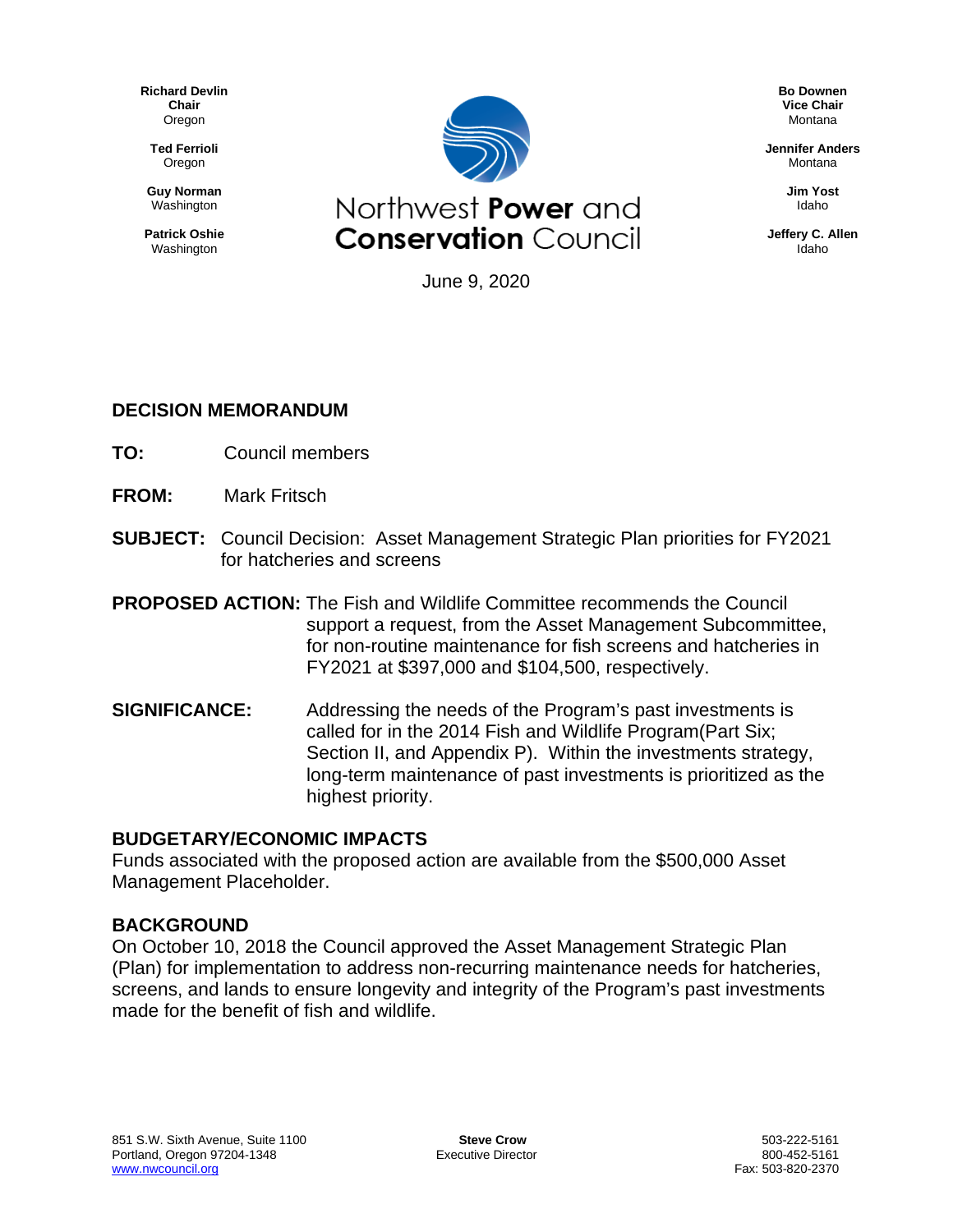As outlined in the Plan the annual process is intended to identify non-recurring maintenance needs for the screens and hatcheries to ensure funds can be directed to the project(s) to inform their upcoming start-of-year budgets.

#### **ANALYSIS**

In January 2020 Bonneville and Council staffs, with the support of the Asset Management Subcommittee (Subcommittee)<sup>[1](#page-1-0)</sup>, requested priorities from sponsors and managers based on assessments and priority needs for hatcheries and screens, respectively.

In February and April Council and Bonneville staffs: 1) reviewed priorities needs received in context to relationship and capacity to annual project and/or portfolio budgets; 2) confirmed total costs, and 3) determined if permitting and environmental review is needed.

On April 22nd the Subcommittee met to discuss and confirm the priorities to be recommended for implementation for Fiscal Year 2021 (see the following tables). The FY 2021 request for screens and hatcheries is \$397,000 and \$104,500, respectively, for a total of \$501,500. This total amount exceeds the Asset Management placeholder by \$1,500. Bonneville and Council staffs feel confident that with additional scrutiny during contracting with the managers and sponsors, the exceedance will be eliminated.

Also discussed at the Subcommittee meeting on the 22<sup>nd</sup> was the lack of certainty and commitment to securing a long-term funding stream to ensure the longevity and integrity of the Program's past investments made for the benefit of fish and wildlife. As you may recall when the Council approved the Asset Management Strategic Plan on October 10, 2018 it was conditioned on working towards *"establishing an endowment fund to support implementation"*. To date that has not occurred, but the recent discussion at the March Fish and Wildlife Committee meeting resulted in a renewed commitment from the Council and Bonneville to work together to establish a systematic approach and process for implementing Council recommendations, including project reviews and other annual processes and placeholders (i.e., BOG, Asset Management and Cost Savings).

On May 12, 2020 the Fish and Wildlife Committee supported the findings of the Asset Management Subcommittee regarding needs for the F&W Program hatcheries and fish screens in Fiscal Year 2021.

<span id="page-1-0"></span><sup>1</sup> Represented by Ted Ferrioli and John Skidmore (Acting Executive Manager, Fish and Wildlife Division, Bonneville.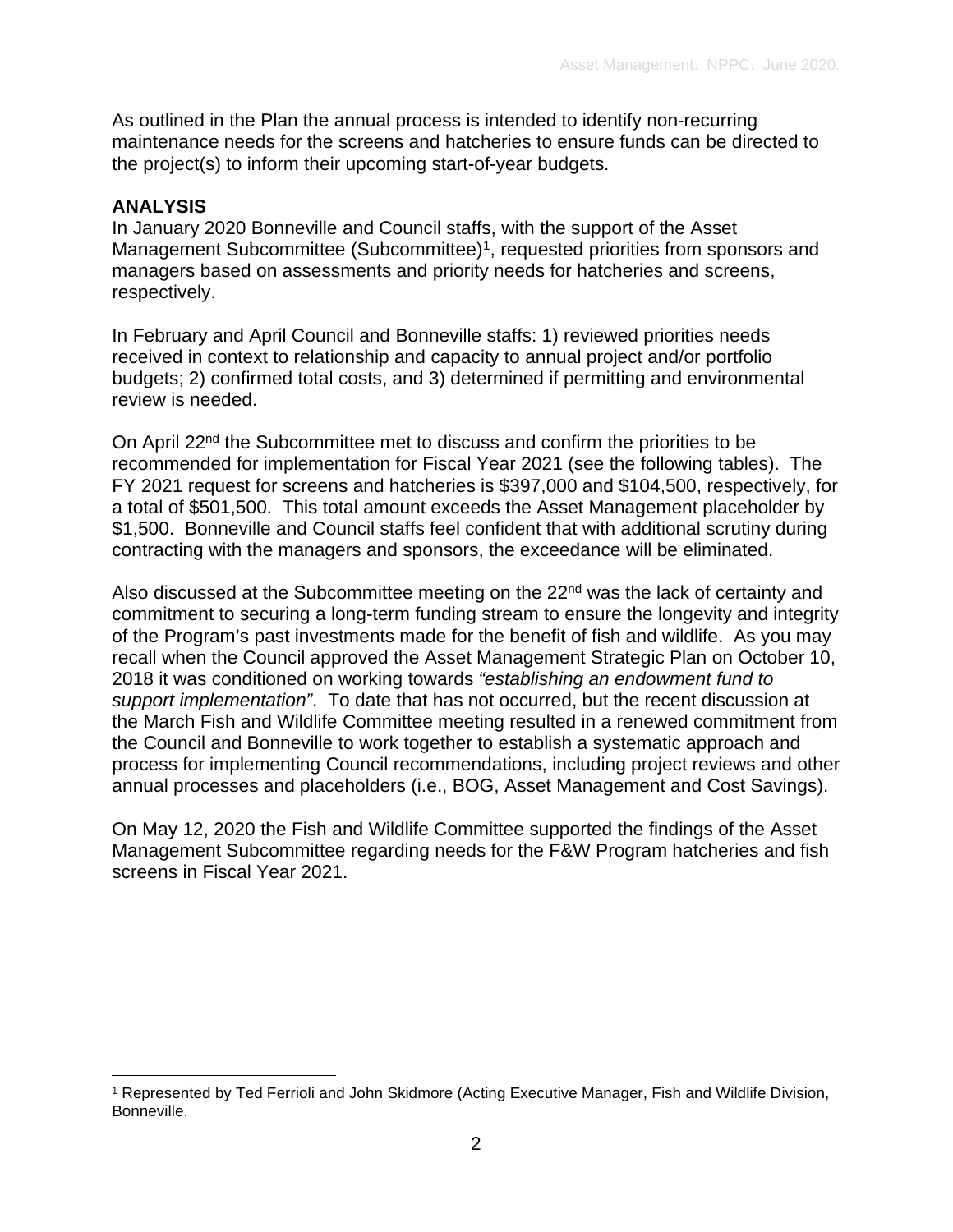#### *Program Hatcheries*

| Colville,<br>Project #1985-038-00                                | Roof structure for walk-in Freezer          | \$15,000  |
|------------------------------------------------------------------|---------------------------------------------|-----------|
|                                                                  | <b>Predator Netting</b>                     | \$8,000   |
| Sekokini Springs,<br>Project #2019-001-00                        | <b>Heat Pump</b>                            | \$20,000  |
|                                                                  | <b>Propane Tank Replacement</b>             | \$7,500   |
| <b>Snake River Sockeye Propagation,</b><br>Project # 2007-402-00 | Eagle - Well #3: Sand Separator             | \$10,000  |
|                                                                  | Eagle - Well $#2:50$ Hp<br>submersible pump | \$19,000  |
|                                                                  | Eagle - Enclose chilled water<br>system.    | \$25,000  |
| <b>Total</b>                                                     |                                             | \$104,500 |

*Program Screens*

| Idaho,<br>Project # 1994-015-00 | L-20, L-21, L26 and L-28. Funds for contributing<br>to the total rebuild of the listed                     | \$150,000 |
|---------------------------------|------------------------------------------------------------------------------------------------------------|-----------|
|                                 | screens.                                                                                                   |           |
| WDFW,<br>Project #1992-009-00   | Gleed and Congdon screens for needed<br>refurbishment, part and material<br>replacements                   | \$150,000 |
| ODFW,<br>Project #1993-066-00   | S-05-0128 and S-06-0368 screens for needed<br>refurbishment and updates, part and<br>material replacements | \$97,000  |
| <b>Total</b>                    |                                                                                                            |           |

#### **More Info:**

- Resource maps for the Fish and Wildlife Program's [Hatcheries,](https://app.nwcouncil.org/ext/maps/APPrograms/) [Screens](https://app.nwcouncil.org/ext/maps/FSPrograms/) and [Lands.](https://app.nwcouncil.org/ext/maps/Landsprogram/)
- [2014 Fish and Wildlife Program](https://www.nwcouncil.org/fw/program/2014-12/program/) (Part Six, Section II, page 114; and Appendix P, Maintenance of Fish and Wildlife Program Investments, page 199).
- [Asset Management Strategic Plan](https://nwcouncil.box.com/s/tv8ct47vzz58v8smuuzi53z7u5fanx9l)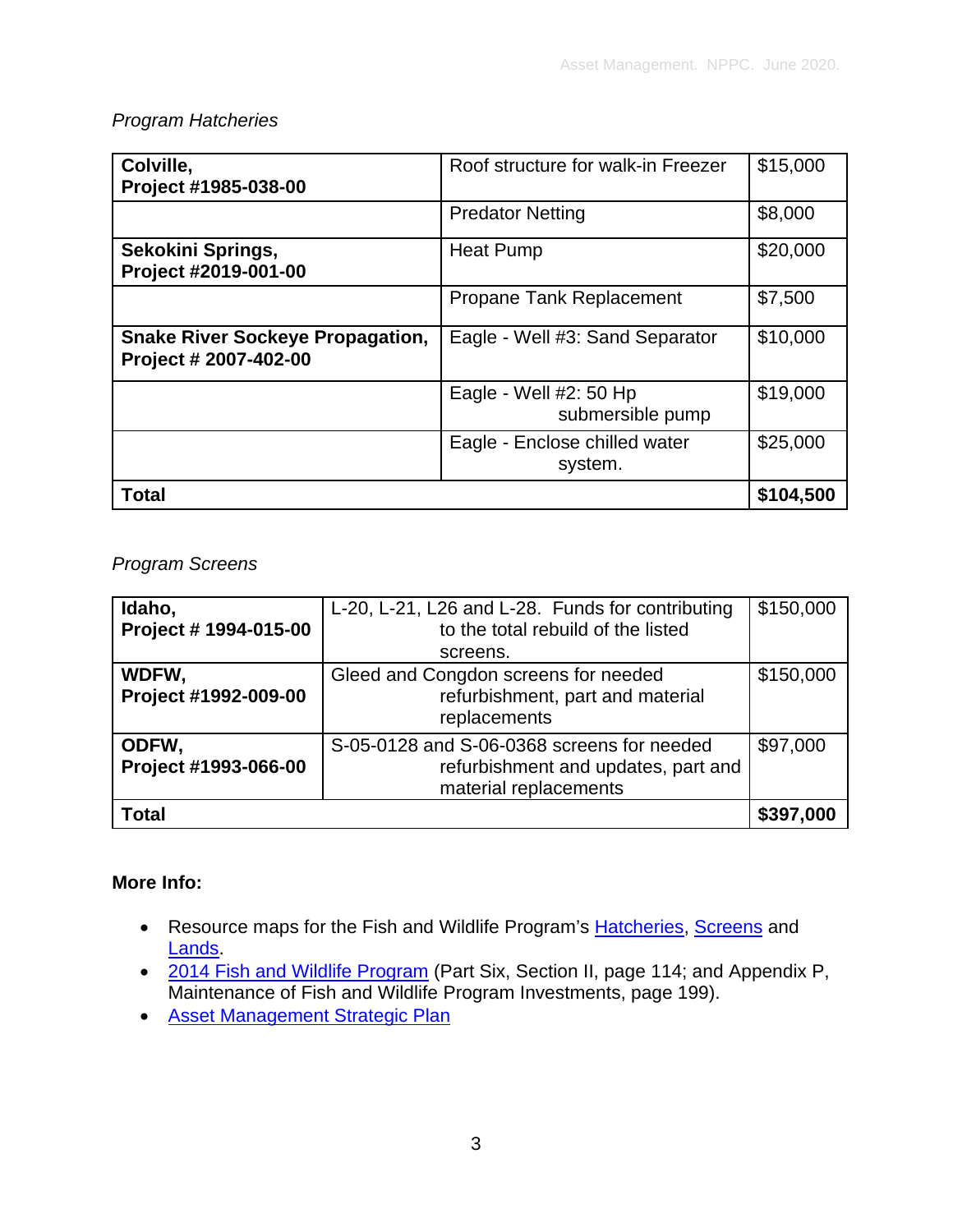# Asset Management Strategic Plan

## Priorities for FY2021 for hatcheries and screens

June 2020

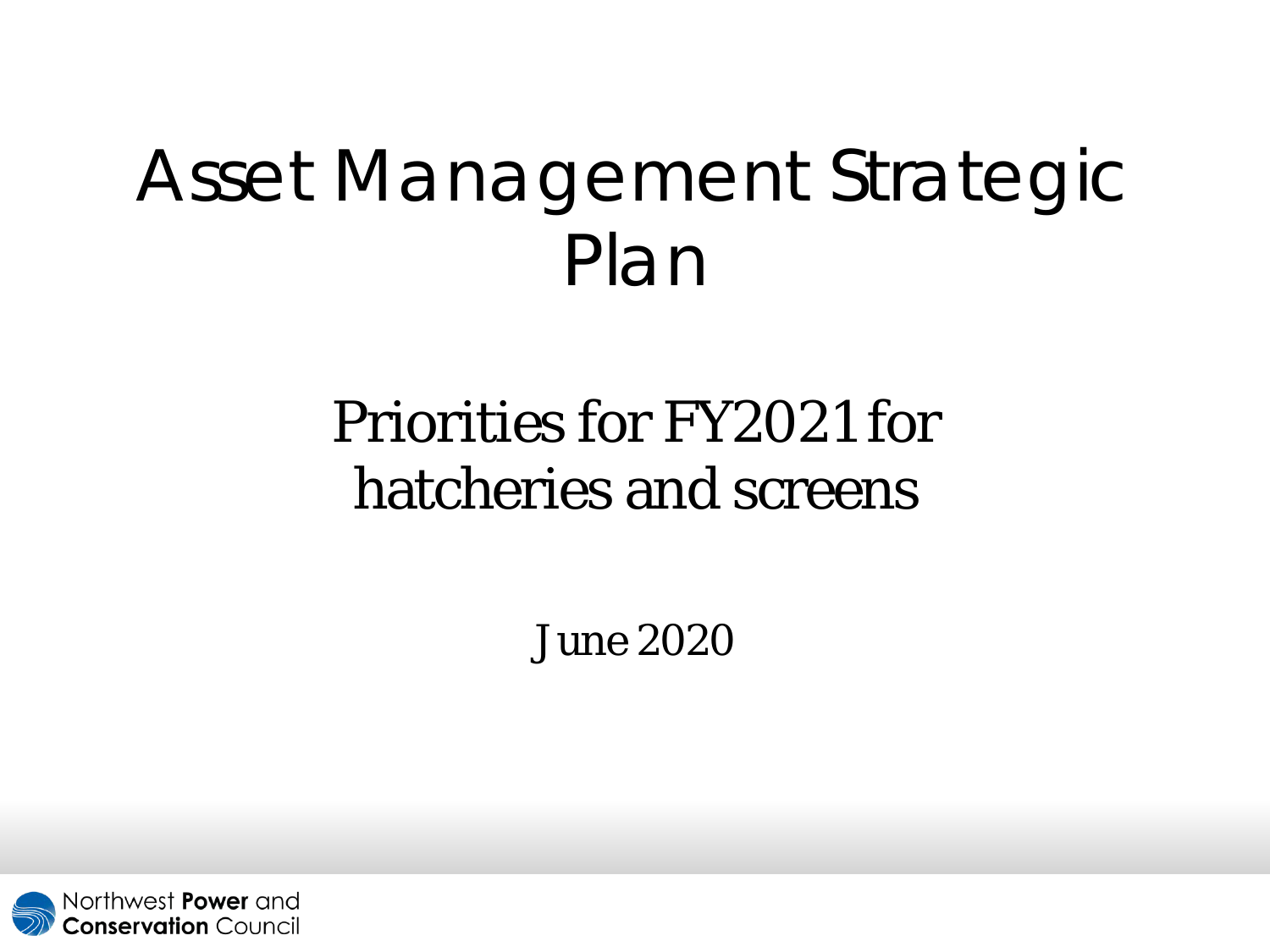### Annual Process and *Future Assessments*

- **January request priorities from sponsors and** managers
- **February to April review priorities received**
- April discussion and confirmation of priorities
- **May Fish and Wildlife Committee discussion and** recommendation to Council.
- **June Council decision and recommendation to** Bonneville
- *Five-year Assessments (Hatcheries) - the next review 2022*

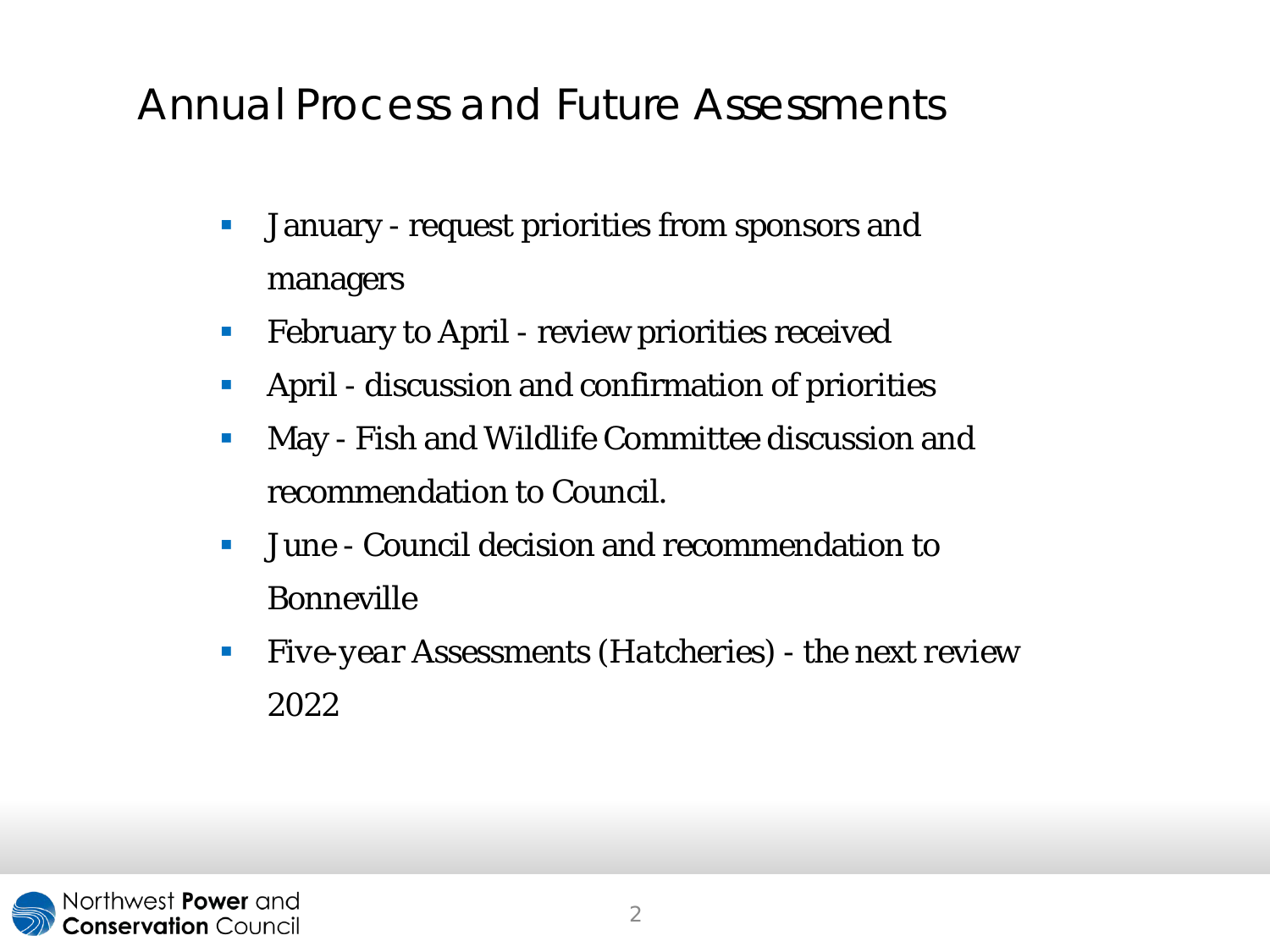#### **F&W Program Hatcheries- Confirmation of FY2021 actions**

| <b>Site</b> - Manager | <b>Prioritized Element</b>             | <b>Estimated</b><br><b>Cost 2021</b> | <b>Description/Comments</b>                                                                                                                                                                                                                                                                                                                                                                         |
|-----------------------|----------------------------------------|--------------------------------------|-----------------------------------------------------------------------------------------------------------------------------------------------------------------------------------------------------------------------------------------------------------------------------------------------------------------------------------------------------------------------------------------------------|
| Colville - CCT        | Roof structure for Walk-in<br>Freezer  | \$15,000                             | Replace roof structure over walk-in freezer - materials \$5,628, labor \$9,300                                                                                                                                                                                                                                                                                                                      |
|                       | <b>Predator Netting</b>                | \$8,000                              | Replace 11,000 SF of predator netting on all outside raceways - 10 covers (2"<br>square, #18 bonded)                                                                                                                                                                                                                                                                                                |
| Sekokini - MFWP       | <b>Heat Pump</b>                       | \$20,000                             | The hatchery building gets cold when water temperature is low. A heat pump<br>would protect infrastructure and improve working conditions                                                                                                                                                                                                                                                           |
|                       | Propane Tank Replacement               | \$7,500                              | Replace aging propane tank in hatchery facility                                                                                                                                                                                                                                                                                                                                                     |
|                       | Snake River Sockeye Propagation - IDFG |                                      |                                                                                                                                                                                                                                                                                                                                                                                                     |
|                       | Eagle Well #3: Sand Separator          | \$10,000                             | Unit has failed and been removed. We have researched and tried to apply<br>different internal coatings to extend the expected useful life of the sand<br>separator, but attempts have been unsuccessful. For this reason, we received<br>quote to have the next unit made from stainless steel for \$10,000.                                                                                        |
|                       | Well #2: 50 Hp submersible<br>pump     | \$19,000                             | Well pump and motors are typically serviced every five years (Well #2 was last<br>serviced in 2017). Motors are bench tested and the pump units are replaced. We<br>request to pull this pump/motor unit after 5 years due to high corrosion/wear on<br>the unit. Replacement Pump: \$5,000 Replacement Motor: \$9,000 Crane Rental<br>and Labor: 5,000                                             |
|                       | Enclose chilled water system.          | \$25,000                             | Currently the chilled water lines are located outside the captive broodstock<br>building. The dual heat exchangers and push pumps need to be operated<br>continuously during winter months to prevent lines from freezing. This area is<br>protected with an overhang and walls would be fabricated to enclose this area to<br>protect lines from freezing. Work would be done with facility staff. |
| Total<br>\$104,500    |                                        |                                      |                                                                                                                                                                                                                                                                                                                                                                                                     |